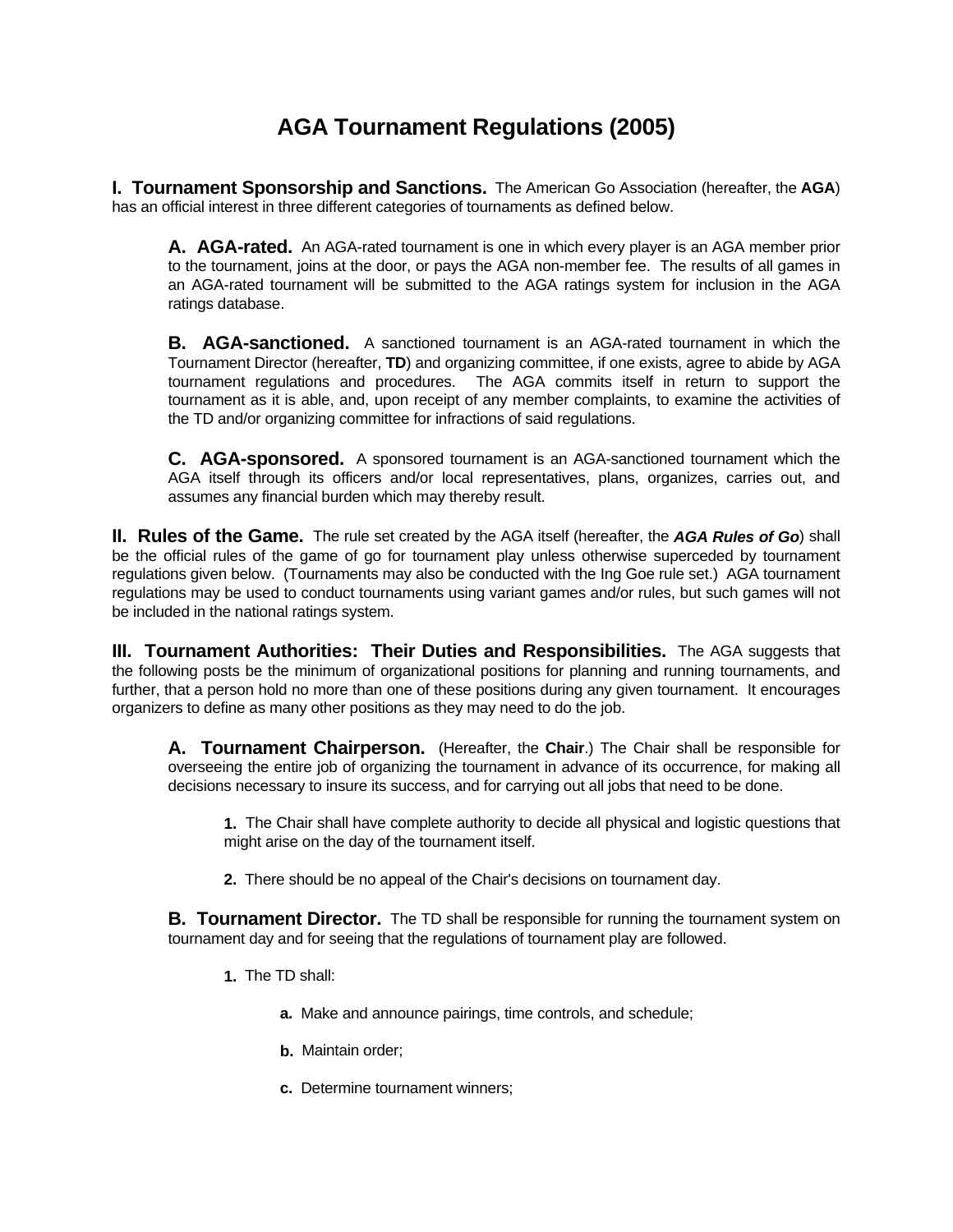- **d.** Supervise time controls and overtime;
- **e.** Generally carry out any other activities necessary to insure smooth play.

**2.** The TD may delegate as many of these duties to other individuals as is necessary to discharge his/her responsibilities.

**3.** The TD's decisions as to the method of running the system shall be final.

**4.** The TD shall send game results from the tournament to the AGA ratings system and membership data and monies to the Membership Secretary in a timely manner.

**C. Assistant Tournament Director.** (Hereafter, **ATD**.) The ATD shall assist the TD in whatever capacity the latter deems most useful, shall carry out such duties as the TD may assign, and have the same authority as the TD except as noted below.

**IV. Appeals.** The following procedure protects both the players and the TD if each is dissatisfied with the other while resolving disputes that may arise.

**A. Appeal of the ATD.** A player may appeal decisions of an ATD to the TD. Such an appeal must be made immediately after the ATD has rendered a decision.

**B. Appeals Committee.** In general, decisions of the TD may not be appealed. However, the TD may at any time convene an **Appeals Committee** to decide protests made to him/her; the TD must then abide by the decision of the committee. The TD is strongly encouraged to employ an Appeals Committee if there is sufficient time during the event.

**C. Composition of Appeals Committee.** An Appeals Committee shall consist of three to five experienced players selected by the TD with no connection to any of the parties to the dispute and with no stake in the outcome.

**1.** No TD or ATD may be a member of the committee.

**2.** The committee shall select one of its number as chairperson to supervise the proceedings.

**3.** It shall then obtain testimony from each of the parties to the dispute and any other witnesses that may be necessary, including the TD or ATD.

**4.** It shall deliberate, decide the question in accordance with tournament regulations and the rules of the game, and the chairperson shall communicate its decision in writing to the TD, who shall enforce it.

**D. Next round commencement.** The next round cannot commence until all appeals from the current round have been settled.

**E. Player complaints.** Players may not appeal the decisions of a TD or an Appeals Committee to the AGA. However, upon receipt of a player complaint against a TD or tournament organizer, the AGA shall investigate the matter and take action as under **VIII.D.**

**V. Player Conduct and Etiquette.** Go is a game steeped in tradition, courtesy, and respect for one's opponent. During tournament play, a player shall generally conduct him/herself with a minimum of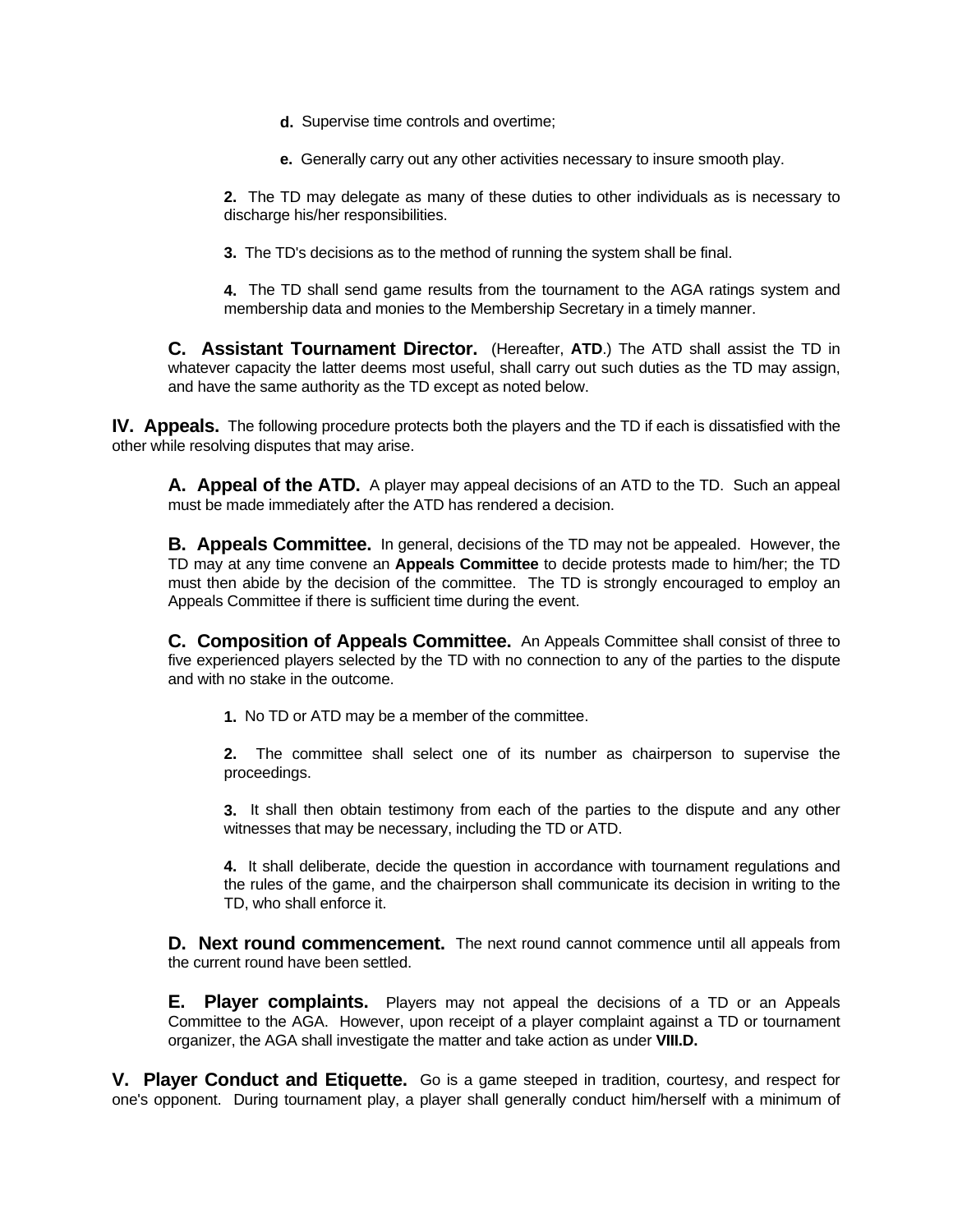behavior that is disruptive or irritating to other players.

**A. Noise.** Talk is to be kept to a minimum in the playing area, as is all noise. Players who wish to replay a game should leave the playing area if at all possible; players who do not must speak softly enough not to disturb any other players still in games.

**B.** Kibitzing. Onlookers are specially enjoined against making excessive noise. They are specifically forbidden to comment or suggest moves or corrections that the players might hear. The TD may request violators leave the playing area; repeated offenses are grounds for disqualifying the offender from further play in the tournament.

**C. Smoking.** Smoking is subject to public law, the Chair, and one's opponent: only if all three allow it can one smoke in the playing area. If there is a separate playing area for smokers, and both players agree, a tournament game can be played there.

**D. Eating and drinking.** A player may eat and/or drink in the playing area only so long as such behavior does not disrupt any game in progress nor disturb any other player.

**E. Problem resolution.** A player being disturbed by another player should attempt to resolve the problem with that player first. Only if this fails or the problem persists should he/she bring it to the attention of the ATD or TD.

**F. Access.** A player may not prevent his/her opponent's access to, or sight of, the board, the stones on the board, the clock, and the prisoners (under Japanese or territory-style counting) under any circumstances.

**G. Timeliness.** A player shall endeavor to be in attendance before the start of registration and of each scheduled round during a tournament, both to ease the burden of directing from the TD and as a mark of respect for his/her opponent.

**H.** Cheating. Cheating is a deliberate infraction of the rules of go or of AGA Tournament Regulations. As such, it is also a breach of etiquette under the general sense of this section, hence doubly enjoined. No player shall cheat. Every player shall bring evidence of cheating to the attention of the TD or ATD as soon as possible.

**I. Atari.** A player is never required to tell an opponent that the latter is in **atari** (check), nor is it discourteous to refrain from doing so.

**J. Clock Reminder.** A player is never required to remind an opponent to punch the latter's clock; however, good sportsmanship asks that he/she do so, at least for the opponent's first lapse.

**VI. Administration of Play.** The AGA wishes to give local TD's wide latitude in running tournaments, but also to give players a reasonable expectation as to how a tournament shall be run and a guarantee of fair play; and itself, a reasonable basis for game inclusion in the ratings system. A TD should not override any provision of this section without careful consideration; he/she **must** announce to the players before play begins any section he/she does override. Sections italicized below are so crucial they can never be overridden without a waiver from the AGA.

# **A. Preparation for play.**

**1. Ratings and ranks.**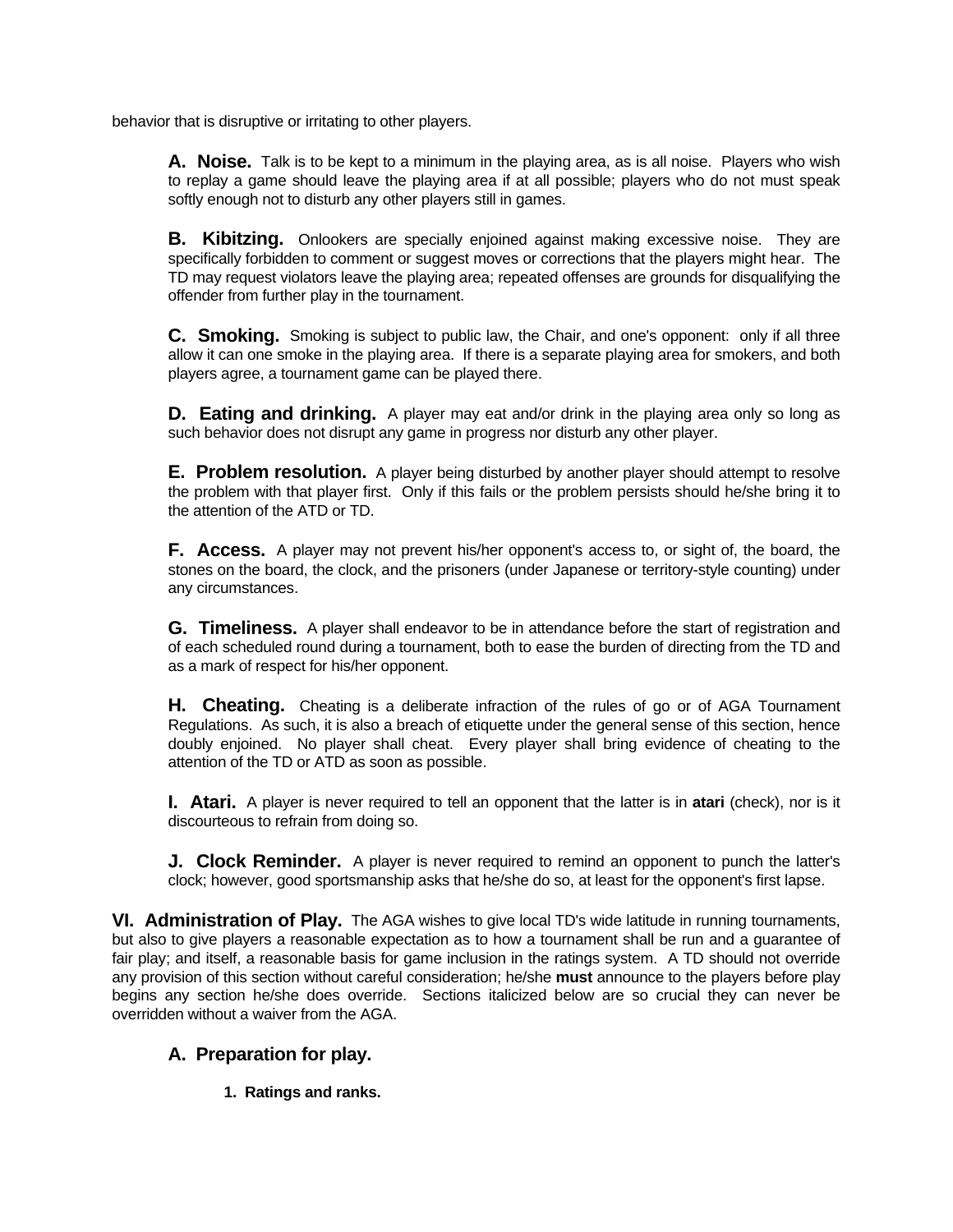**a.** A **rating** is a numerical expression of playing strength assigned to each AGA member by the ratings system. It varies as a result of rated games submitted to the ratings system by TD's or AGA chapters.

**b.** A **rank** is a graded system of levels inherited from the Orient used to express the relative strengths of players. Most tournament systems use ranks as a basis for handicaps and pairings. The AGA does not recognize amateur ranks higher than 6 dan.

**c.** The TD can derive approximate ranks from ratings by dropping the decimal portion of the rating. Negative ratings become kyu ranks; positive ratings, dan ranks.

**d.** *A player must play at a rank at least equal to that of his/her official AGA rating but no lower*. *(A player playing in tournament systems that use the rating to pair players shall enter at a strength at least equal to his/her official AGA rating.)* However, a player shall not be forced to play at a rank higher than the AGA recognizes at the time of the tournament. A player may, after consultation with the TD, elect to play at a higher rank. Unless otherwise directed by the TD, a player must play at the rank initially established for the entire tournament.

**e.** A player with no established AGA rating shall be assigned a provisional rank by the TD using his/her best judgement. The TD shall correct this provisional rank if subsequent play shows it seriously in error.

**2. Handicaps.** If used, *handicaps shall consist of the number of stones difference in rank between the two players and placed according to the* AGA Rules of Go*.*

**a.** Handicaps may never exceed nine stones.

**b.** If used in a Swiss-McMahon system, handicaps consist of the band difference between the two players. In lower bands encompassing several ranks, the TD may prefer to use traditional handicaps. Players beginning above the Bar should never receive handicaps.

**c.** Mathews Accelerated system handicaps are defined within the system itself.

**3. Even game compensation and draws.** Even game compensation (commonly known as **komi**) shall be given to the player of the White stones in accordance with the *AGA Rules of Go*. **Ing** system compensation is defined within the **Ing Goe** rule set itself.

**4. Choosing colors in even games.** They may be assigned:

**a.** By the TD by lot;

**b.** By a system which attempts to insure that all players use each color as equally as possible;

**c.** By the players themselves. Traditionally, one player picks up a handful of white stones and the other, either one or two black stones. If the parity of both guesses agrees, that player uses black; if not, vice versa. However, any other mutually agreeable method of lot will suffice.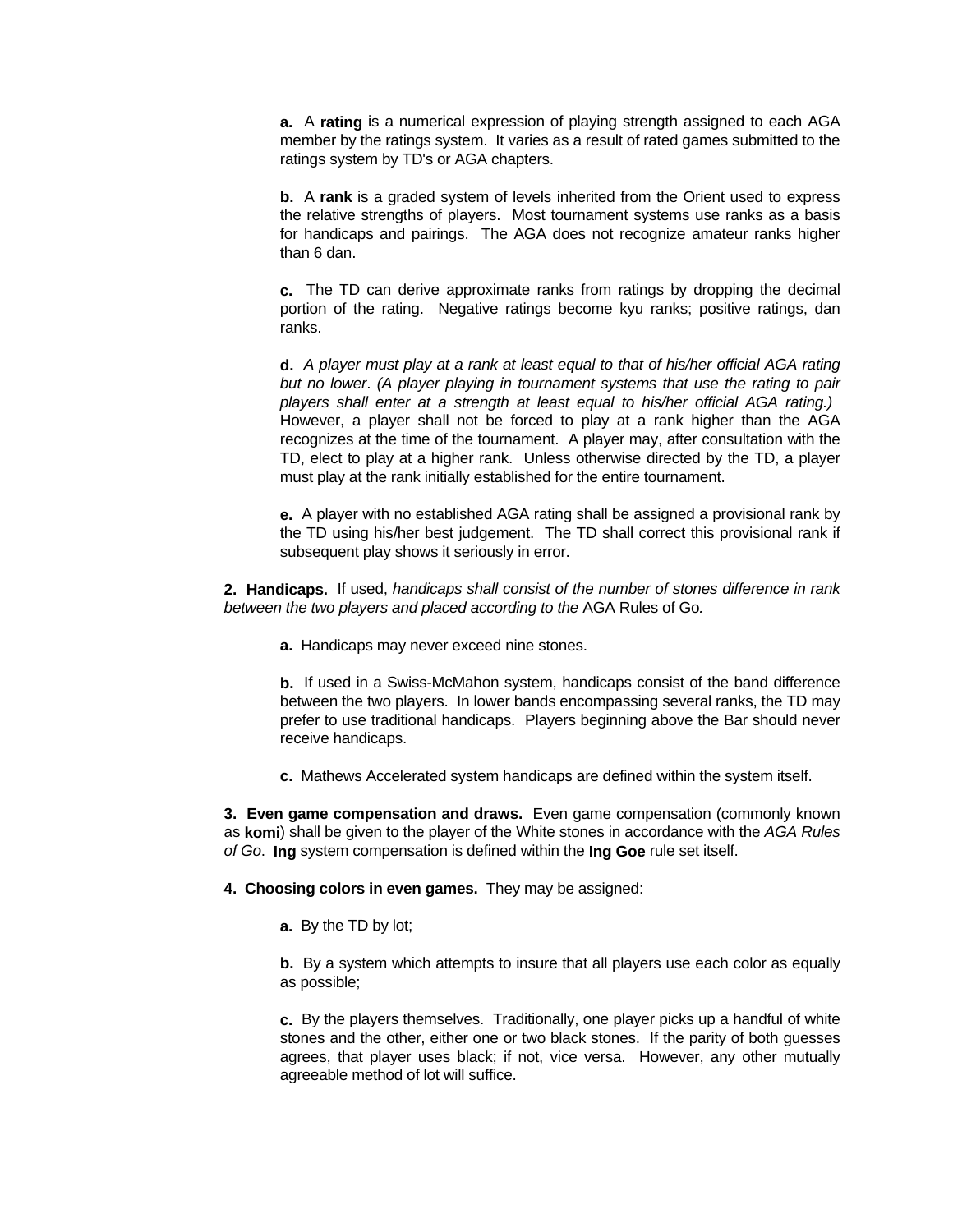#### **5. Prepared materials and consultation.**

**a.** *A player shall not use, consult, or bring to the playing surface any prepared game materials, move dictionaries, problem collections, etc., during the current round.*

**b.** *A player may not use a second set to "mirror" any part of the tournament game or to work out any positional variations arising from it.*

**c.** *A player may not go elsewhere inside or out of the playing area during the current round and contravene* **a.** *or* **b.** *of this section.*

**d.** *A player may not use a computer to contravene either* **a.** *or* **b.** *of this section. A player using a computer to record a game must be willing and able to satisfy his/her opponent and the TD at any time that he/she is not so contravening this stricture.*

**e.** *A player may not consult with a third party, solicit advice, nor receive unsolicited advice on any game he/she has not finished.*

**6.** If a clock is used, the player with the white stones shall choose upon which side of the board to place it. If the TD requires that the clock be on a particular side for administrative purposes, then that player shall choose at which side of the board to sit.

### **B. Play of the game.**

**1.** *A stone is* **played** *when it has been placed on an intersection of the board and is no longer touched by the player.* Once played, a stone may not be moved or removed except as a capture or as part of the retraction of an illegal move, as provided below.

**2.** *A stone must be played on an intersection with a minimum of adjustment and a minimum of time being touched by the player.* Players are specifically enjoined to remember the spirit of **V.F.** when playing a stone.

- **3.** A **move** is either:
	- **a.** *The play of a stone and capture of any prisoners, or,*
	- **b.** *A* **pass** *of the move.*

**4.** *A move is* **complete** *when the clock is punched, or, in non-clocked games, when a player's hand releases the stone and removes any stones captured by the move.*

**5.** A player who accidentally disrupts the board position must re-establish it using his/her own time. If the position can not be re-established to the satisfaction of both players, the TD or ATD shall adjudicate.

**6.** A player may ask an opponent to clarify the ambiguous placement of a stone *before* making his/her next move.

**7.** The penalty for illegal moves is given in the *AGA Rules of Go*, or if using the Ing system, the Ing Goe rule set. The TD may consider repeated illegal moves grounds for awarding a forfeit to the victim.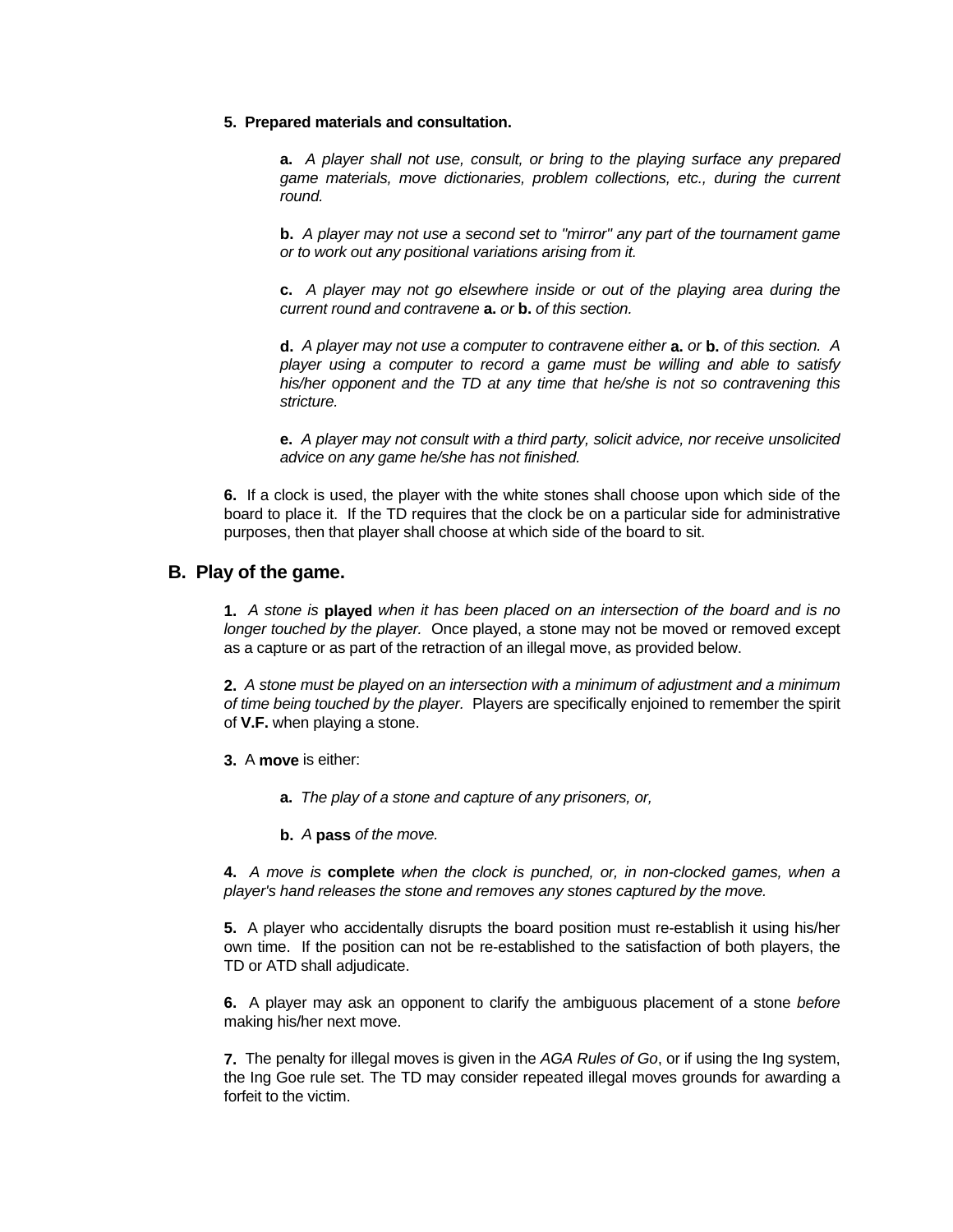**8.** A player may resign at any time, and should do so by stating clearly, "I resign."

**C. Adjournment of play.** In the event it becomes necessary to adjourn play (typically, to break a round for meals), the following procedures should be observed.

**1.** The TD shall announce an adjournment time before the current round begins play.

**2.** Play shall be adjourned only upon instruction of the TD or ATD, who shall warn players ten minutes before the time of adjournment.

**3.** Players may continue to move, but with the understanding that the player "on the move" at the actual adjournment time will have to **seal** his/her move when the TD or ATD comes by the game. (The TD is cautioned not to expect instant compliance when he/she comes to adjourn a game, nor to levy a penalty unless a player is unreasonably dilatory.)

**a.** *He/she does not place a stone on the board, but writes the coordinates of the next move on a slip of paper, or marks its position on a full-board diagram.*

**b.** *The player must insure the move is unambiguously described.*

**c.** The player then stops both clocks, places the paper with the move inside an envelope provided for the purpose by the TD or ATD, and seals it.

**d.** The TD or ATD writes the board number, clock time remaining, and player to move on the face of the envelope; both players sign it across the flap.

**e.** The TD or ATD takes custody of the envelope.

**4.** *Both players must leave the board until time for the resumption of play. The provisions of* **A.5.** *remain in force during the hiatus.*

**5.** To resume play, in the presence of the TD or ATD:

**a.** Both players confirm the board number, the position of the stones on the board, and the clock setting;

**b.** *The player who did not make the sealed move opens the envelope and verifies the placement of the stone;*

**c.** *Unless the move is impossible or illegal,* **it must be played as written and sealed;** if impossible or illegal, the TD shall adjudicate as under **D.3.** and **4.** below.

**d.** Once the player makes the move, his/her clock is started and normal play resumes.

# **D. Completion of play.**

**1.** Both players should continue to alternate play until all neutral points have been filled and all repairing moves made. *A game is over when both players pass in succession.* The last to play should stop both clocks.

**2.** Both players shall score the game according to the *AGA Rules of Go* (or Ing Goe rules, if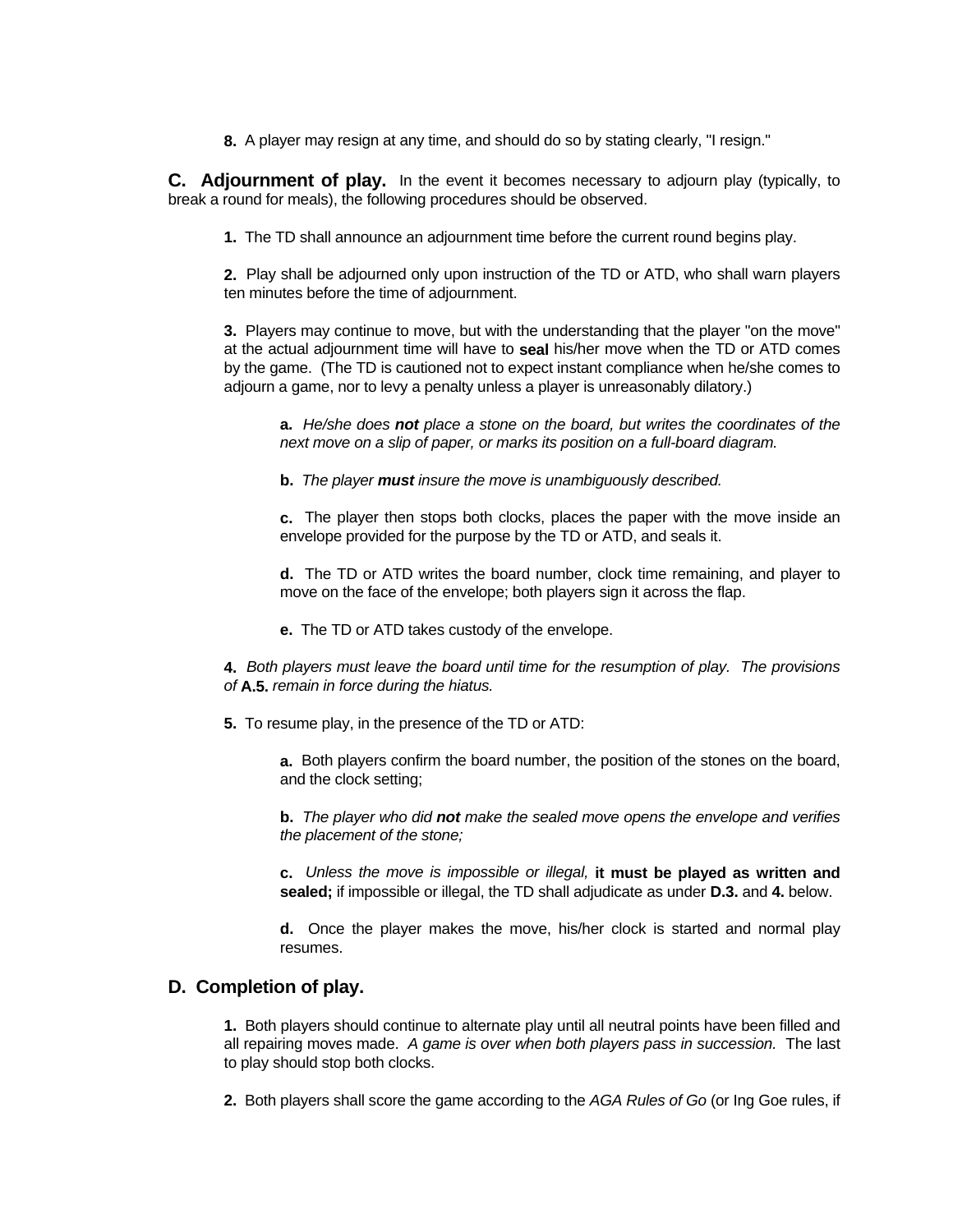under the Ing system).

**3.** If either player disputes the result, the TD or ATD can adjudicate by scoring the game himself or herself, using the final game position, existing game records, and/or observations of spectators.

**4. Both** players must report the game result to the TD and fill out any reporting forms he/she may require.

## **E. Timekeeping.**

**1.** The minimum time limits that the AGA accepts for games in AGA-rated tournaments is 30 minutes per player per round of basic time control plus no more than the equivalent of 20 moves in five minutes per overtime control (often called **byo-yomi**), and 45 minutes per player per round in games with no overtime control. The AGA does not absolutely require the use of clocks during tournament play, but very strongly encourages it.

**2.** The TD shall explain time allowances, overtime method (if any), and operation of the clocks (as needed) before the commencement of play in the first round. It is strongly suggested that the TD at least summarize this explanation before commencing each round.

**3.** The TD may start any round with at least ten minutes notice, but no earlier than any previously announced time.

**4.** Either player may set the initial time allowance on the clock. *It is, however, each player's duty to assure him/herself that the clock is correctly set and that he/she understands its working.*

**a.** A player doubtful of clock setting or working must consult the TD or ATD before play begins.

**b.** Failure to consult the TD or ATD as above leaves a player liable for any timekeeping errors that may occur, except those attributable to clock malfunction during the course of play.

**5.** Games will start at the time designated by the TD. Absent players' clocks will be started by the TD. If both players are absent, upon the return of either, time remaining in the round will be split equally between them, and the clock started. If clocks are not used, an absent player shall forfeit if more than thirty minutes elapse after the announced start of play.

**6.** The second player will start the clock for the first player prior to the first move.

**7.** *A player must "punch the clock" with the same hand that plays the stone.*

**8.** Each player is responsible for managing his/her own time. Failure to punch the clock results in time lost; it cannot subsequently be restored.

**9.** A player who suspects a clock has malfunctioned must notify the TD or ATD at once, and not continue play until the TD or ATD directs. *A player may not escape the consequences of running out of time by claiming a clock malfunction earlier in the round which he/she never brought to the TD's attention.*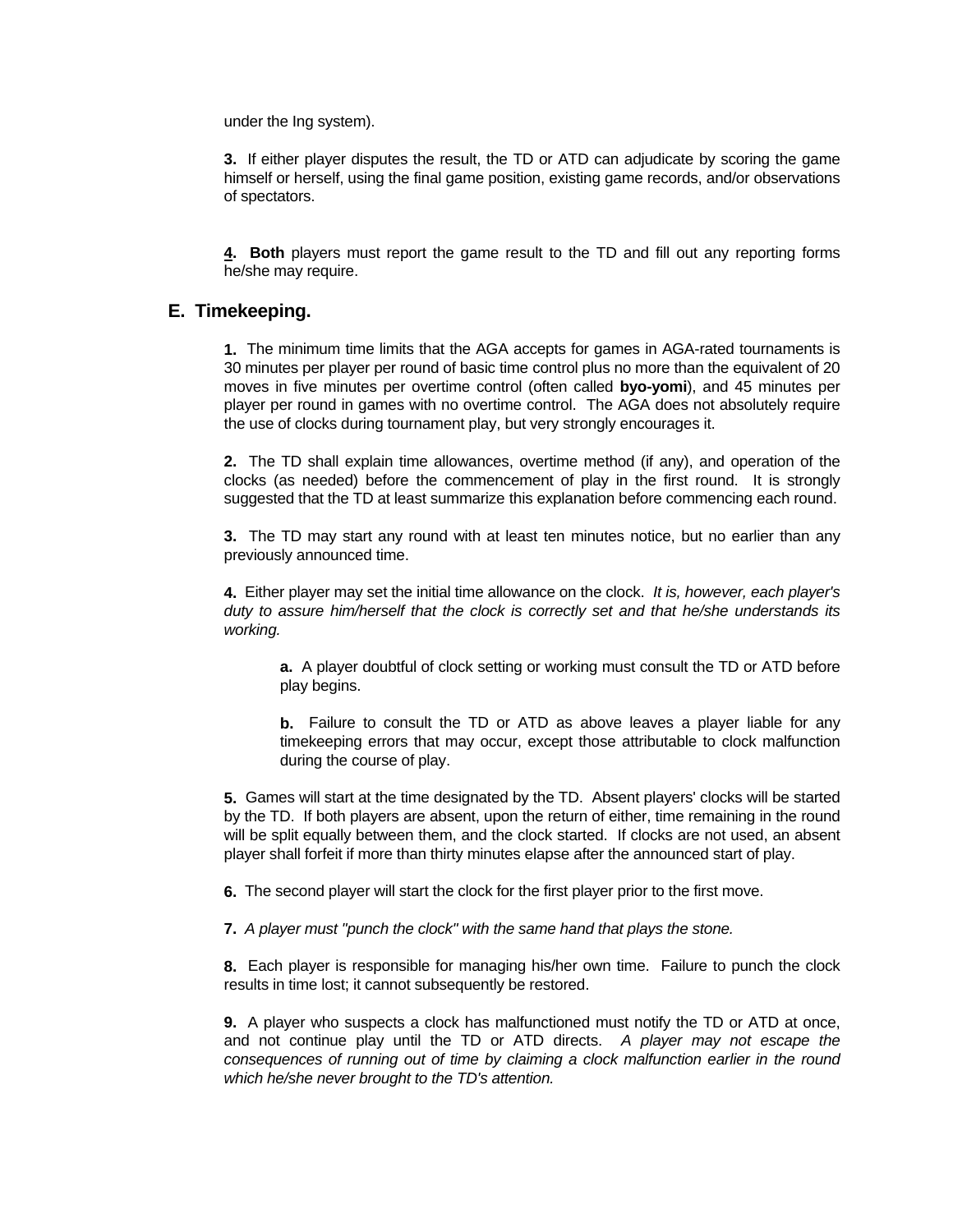- **10.** Players may stop both clocks only under the following circumstances:
	- **a.** Scheduled adjournment;
	- **b.** At the direction of the TD/ATD;
	- **c.** Removal of more than one captured stone;
	- **d.** Exchange of prisoners;
	- **e.** Game's end;
	- **f.** To make a protest to the TD/ATD.
	- **g.** To resolve a dispute with one's opponent, as under **E.**

**11.** *If the game is not over when a player has used all his/her allotted time, that player must either resign or go into overtime (if overtime is a part of the announced time control).*

**12.** Either the TD, ATD, or a **monitor** appointed for the purpose should explain conditions of overtime play to the players involved. And although some systems allow the players to conduct overtime themselves, it is preferable for the TD, ATD, or the monitor to do so.

**13.** Normally a player is responsible for claiming to the TD that an opponent has passed a time control. However, the TD may delegate that responsibility to a monitor.

**a.** In the Canadian overtime system (see below), the monitor is always responsible for resetting clocks and counting out stones when a player has met a time control.

**b.** The TD may require monitors to claim forfeits when players miss an overtime control.

**c.** The TD may also require monitors to claim that a player has missed a basic time control.

**d.** The TD must announce what role monitors will play in advance of the first round.

**14.** Overtime play may be conducted in one of three ways:

**a.** "**Second counting.**" A player must make each move within a fixed number of seconds. Failure to complete a move in time is punished as under **11.** Monitors implicitly have powers as under **13.b.**

#### **b. Japanese.**

**(1)** A given number of overtime periods of a given length (typically, five periods of 30 seconds) are allotted to the player at that point of basic time equal to the sum of the overtime periods.

**(2)** If a player completes a move in less than the time of one period, no time elapses.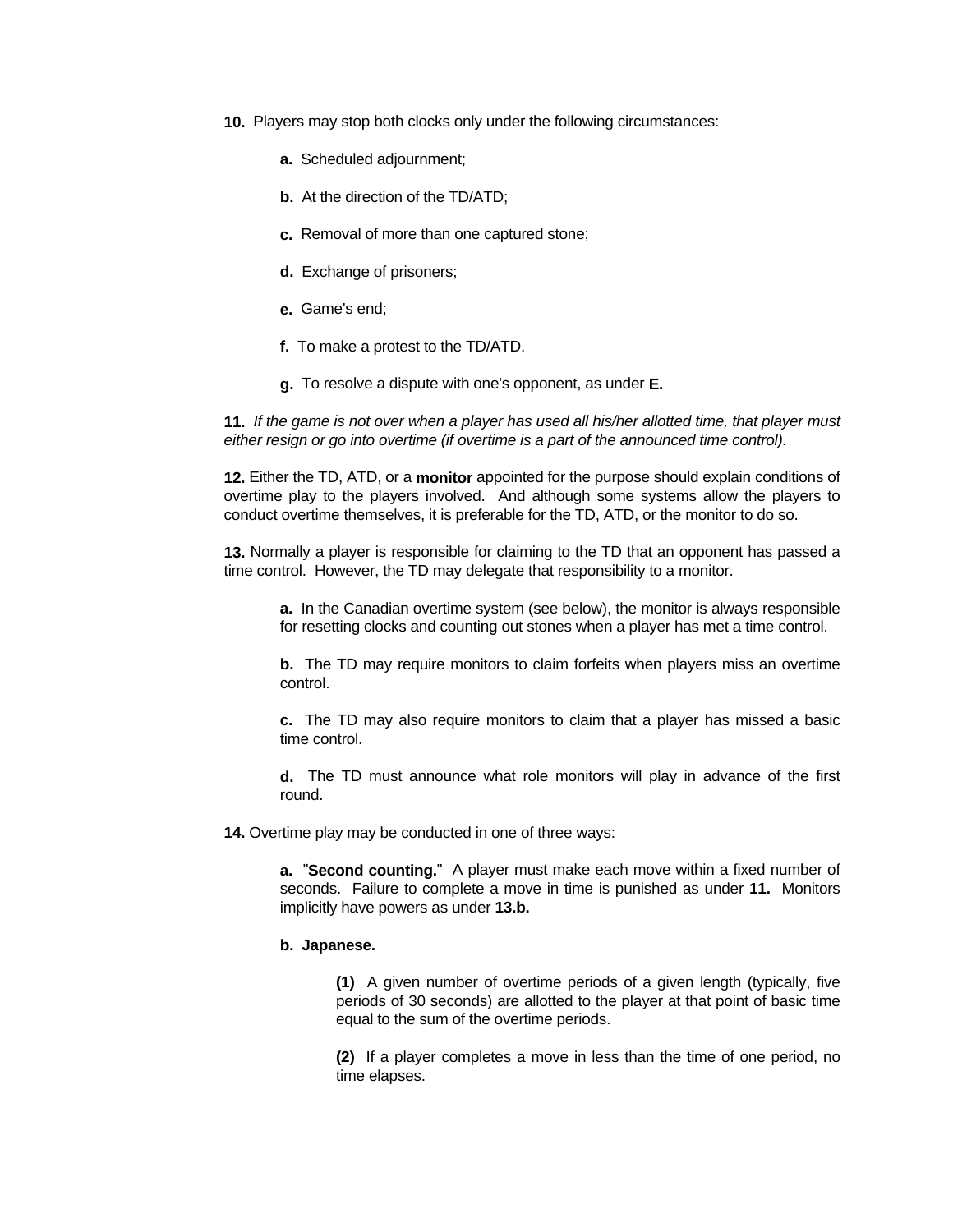**(3)** Whenever a player uses a period's worth of time, the number of periods available is reduced by one.

**(4)** Failure to complete a move before the expiration of the last overtime period is punished as under **11.**

**(5)** The "**reading seconds**" provision of the Ing chess/go clock is an acceptable way to carry out this method of overtime.

**(6)** Monitors implicitly have powers as under **13.b.** and **c.**

#### **c. Canadian.**

**(1)** A given number of stones is counted out, the clock reset to a given number of minutes, and the player's stone container closed and removed.

**(2)** When these stones have been played, a new set is counted out and the clock reset. Continue *ad inf*.

**(3)** Failure to play all the stones counted out in the time provided is punished as under **11.**

**(4)** Monitors implicitly have powers as under **13.a.** and may have the powers of **b.** and **c.** also.

**F.** Tiebreaking procedures. Most tournament systems leave two or more players tied in placement by the end of the tournament. The procedures published by the AGA under the title *Resolving Ties* are recommended for that purpose.

**1.** The TD must announce what tie-breaking procedures he/she is going to use before first round play begins.

**2.** If cash prizes are being awarded, ties are broken **only** to place the victors. *The actual cash prizes given to the places tied are summed and divided among all the players tied, regardless of what tiebreaking procedure is adopted.*

**VII. Use of Computers.** Throughout this document, the word computer encompasses both the physical device and the electronically encoded instructions that run upon it. The AGA recognizes three ways computers may be used during tournaments. Computer use must never be allowed to disrupt tournament activity, but no further restrictions are placed on computer use, except as noted below.

**A. TD use.** The TD may always use computers to register entrants, pair them, and report their game results to the AGA.

**B. Player use.** Players may use computers to record their tournament games and those of other players, subject to **V.A.5.d.**

**C. Computer entry.** Computers may enter tournaments under certain conditions:

**1.** Only the inventor of the hardware/program or his/her designated agent may enter the computer (hereafter, either inventor or agent are called the **operator**.);

**2.** The computer must correctly handle any move legal for it or its opponent to make and